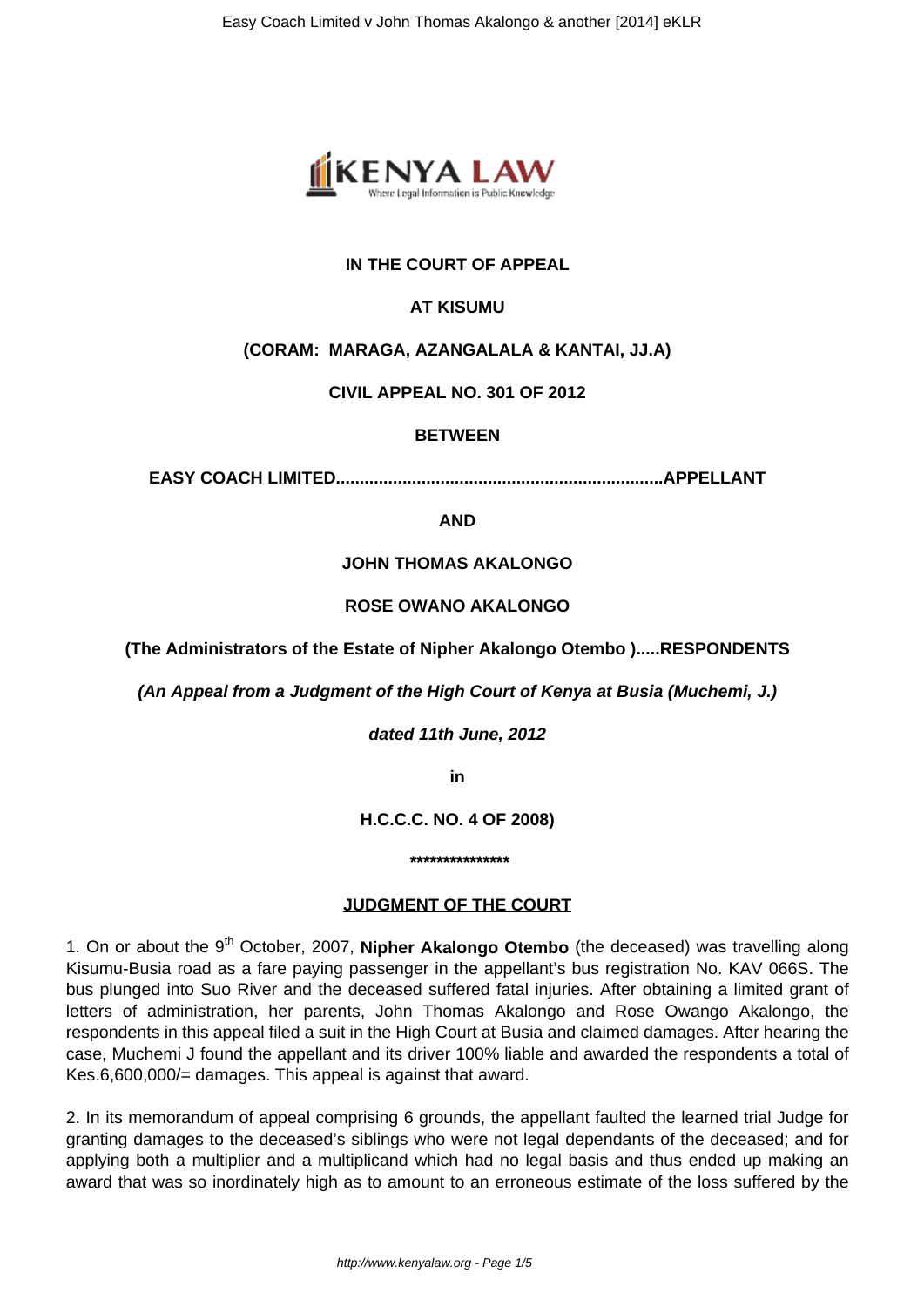respondents.

3. Presenting the appeal before us, Mr. Murimi, learned counsel for the appellant, argued that the award in this case was under the Fatal Accidents Act in favour of both the deceased's parents and siblings. As is clear from Section 4 of the Fatal Accidents Act, legal dependants of deceased persons are their spouses, children and parents. Deceased persons' siblings are not their legal dependents. In the circumstances, the learned Judge erred in making an award in this case in favour of the deceased's siblings.

4. Mr. Murimi also faulted the learned Judge for basing the multiplier on the career expectation of the deceased instead of basing it on the average age of the deceased's parents. Counsel relied on the High Court decision in the case of **Kenya Horticultural Exporters Ltd v. Julius Munguti Maweu, [2010] eKLR** in support of that submission. Considering that the deceased's mother and father were respectively 49 and 51 years old, counsel cited to us the cases of **Roger Dainty v. Mwinyi Omar Haji & Another, [2004] eKLR** in which the deceased was 24 years old and a multiplier of 10 was applied and **Moses Ngarachu Muthoria v. D K Githenya & Another, [2001] eKLR** in which the deceased was 25 and a multiplier of 15 was applied and urged us to find that the learned Judge should have applied a multiplier of 10 years.

5. At the time of her death, the deceased was on a three month contract earning Kes.90,000/= per month. Counsel faulted the learned Judge for basing the multiplicand on that salary instead of basing it on the sum of Kes.5,000/= the deceased's mother said she received from the deceased every month. He argued that in the absence of evidence that the deceased's contract of employment was going to be perpetually renewed, the learned Judge should have alternatively based the multiplicand on the minimum wage of Kes.4,000/= per month for skilled workers. In the further alternative, counsel submitted that the learned Judge should have made a global award of between Kes.60,000/= and Kes.100,000/= as was done in the cases of **Daniel Wenwa Owao v. Lake Tanners & Another(Nairobi HCCC No. 254 of 1987); Victoria Ngendo v. K. Njoroge(Nairobi HCCC No. 1438 of 1989)**; and **Monica Muthoni Mwanga v. Peterson Wanjohi& Another(Nairobi HCCC No. 633 of 2001)**.

6. With those submissions, counsel urged us to allow this appeal and reduce the award to about Kes.2,400,000/= which the appellant thinks would be a reasonable award and which sum it has already paid to the respondents as a sign of good faith.

7. Mr. Kweyu, learned counsel for the respondents, dismissed this appeal as unmeritorious afterthought. He said this is because in the High Court, the appellant did not contest the claim by the deceased's siblings and the learned Judge was not invited to base the multiplier on the ages of the deceased's parents. Instead counsel for the appellant had proposed a multiplier of 14, which they now want reduced to 10 without any reasonable basis. Counsel cited the case of **Sheikh Mushtaq Hassan v. Nathan Mwangi Kamau Transporters & 5 Others, (1982-88) 1 KAR 946,** in which damages were awarded to the deceased's siblings for loss of dependency and submitted that the learned Judge cannot therefore be faulted for the award she made in this case.

8. Counsel further argued that the payment of Kes.2,400,000/= was a condition for the grant of stay of execution and was not made out of the appellant's act of philanthropy. He said there is no basis for disturbing the learned Judge's award. On the multiplier, counsel argued that the deceased, at the age of 24 with a Diploma in Journalism and Public Relations, was a young lady with a bright future. At the time of her death, she was working for Kenya Aids Indicators Survey earning Kes.3,000/= per day which translated to Kes.90,000/= per month. She has previously worked for the Arid Lands Information Network, Eastern Africa where she was earning Kes.50,000/= per month. Counsel argued that the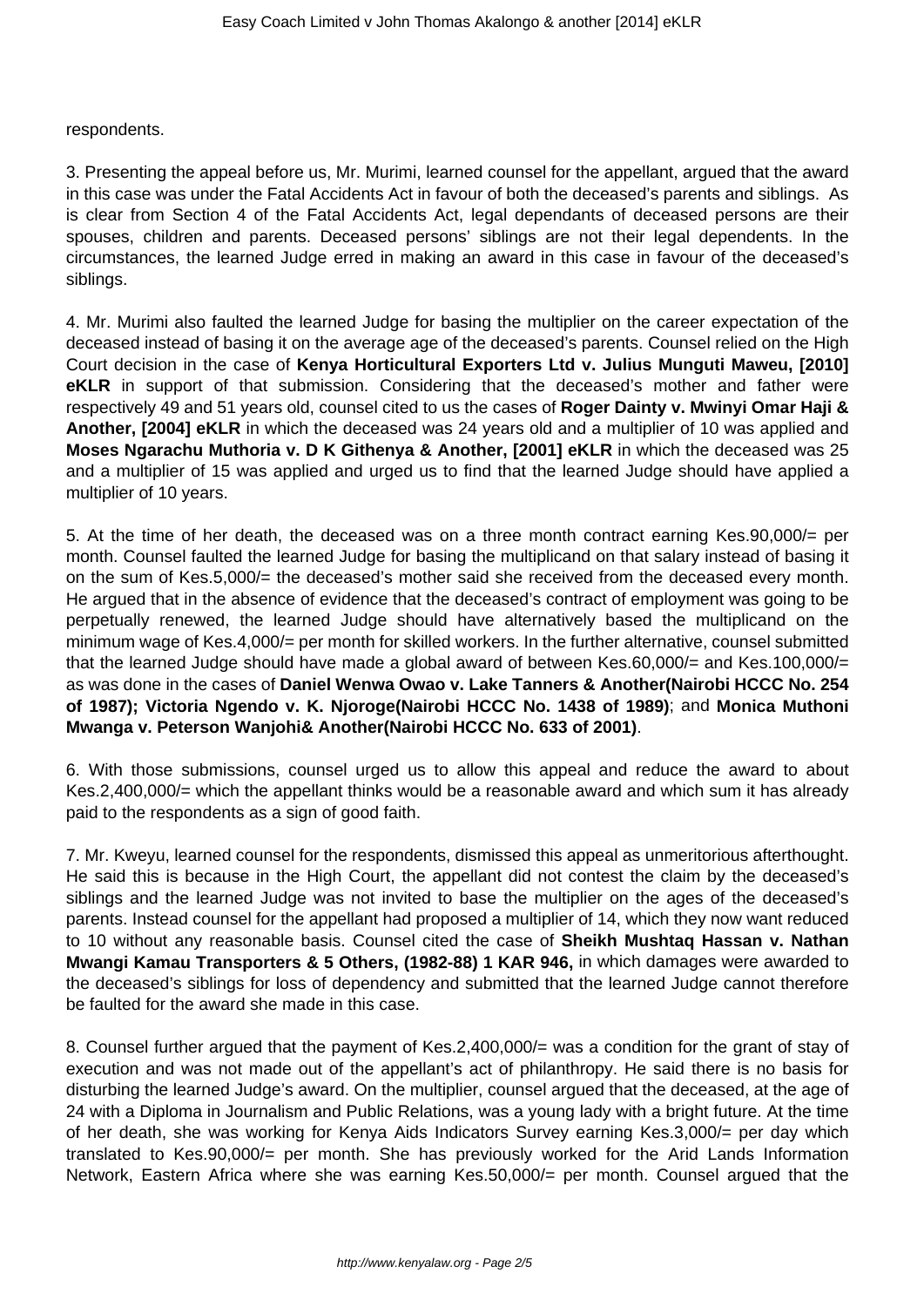learned Judge cannot in the circumstances be faulted for basing the multiplicand on the deceased's last salary. He said besides the Kes.5,000/= the deceased gave to her mother, she also supported her father and siblings. Moreover, counsel concluded, the claim in this case was under both the Law Reform and Fatal Accidents Acts. He urged us to dismiss this appeal with costs.

9. We have considered these rival submissions and carefully read the record of appeal. As we have pointed out, this appeal is only against the quantum of damages awarded.

10. Counsel for both the parties agree that the law is now settled on the principle applicable in an appeal against an award of damages. As this Court stated in the cases of **Butt v. Khan (1982-88) 1KAR 1**, and **Idi Shabani v. Nairobi City Council (1982-88) 1KAR 68** and many others thereafter, an appellate court can only disturb an award of damages if the same is so inordinately high or low as to represent an entirely erroneous estimate or if it is based on a wrong principle.Is that the case in this appeal"

11. As we have stated, the appellant challenges the award in this case on two points: that there was no legal basis for awarding damages for loss of dependency to the deceased's siblings and that there was no evidence to support both the multiplier and the multiplicand that the learned Judge applied.

12. On the first point, counsel for the appellant submitted that the award in this case was for loss of dependency only and that under the Fatal Accidents Act, which governs awards under that head, the only dependants of deceased persons, as per the definition of that term in **Section 4** thereof, are their spouses, their children and their parents. Counsel therefore faulted the learned Judge in this case for making an award to both the parents and siblings of the deceased.

13. This argument is not entirely correct. Paragraph 1 of the amended plaint makes it quite clear that the claim in this case was under both the Law Reform and the Fatal Accidents Acts. In basing the multiplier on the deceased's career prospects, we have no doubt that the learned Judge considered and made an award under the Law Reform Act. This view is fortified by the fact that in her entire judgment, the learned Judge never made mention of the sum(s), if any, that the deceased used to give to either her parents or her siblings. So the issue of making an award for loss of dependency to the deceased's siblings does not arise. We therefore do not need to consider the provisions of Section 4 of the Fatal Accidents Act, which as we have said, defines the dependants of deceased persons. That leaves us with the issue of the multiplier and the multiplicand that the learned Judge applied.

14. The learned Judge applied a multiplier of 30 years, which the appellant considers so inordinately high as to represent an erroneous estimate. Is that so" We think not.

15. It is not in dispute that at the time of her death, the deceased was 24 years old. So to the retirement age of 60, she had a remaining working life of 36 years and perhaps more as she was in the private sector whose retirement age is, in most cases, more than the Government one of 60 years. So the multiplier of 30 years that the learned Judge applied is not so inordinately high as to represent an erroneous estimate. Although put in her position we would have applied a lesser multiplier, the law is that we should not substitute our view with that of the trial Judge. We therefore have no legal basis for disturbing the multiplier of 30 that the learned Judge applied. The appeal on that issue must also fail.

16. We are, however, of the view that the appellant is on firm ground on the issue of the multiplicand. It is not in dispute that at the time of her death, the deceased was working for Kenya Aids Indicators Survey earning Kes.3,000/= per day which translated to Kes.90,000/= per month. In the circumstances, counsel for the appellant urged us to find that the deceased's salary was uncertain and use the minimum wage of Kes.4,000/= for skilled workers as the basis for determining the multiplicand.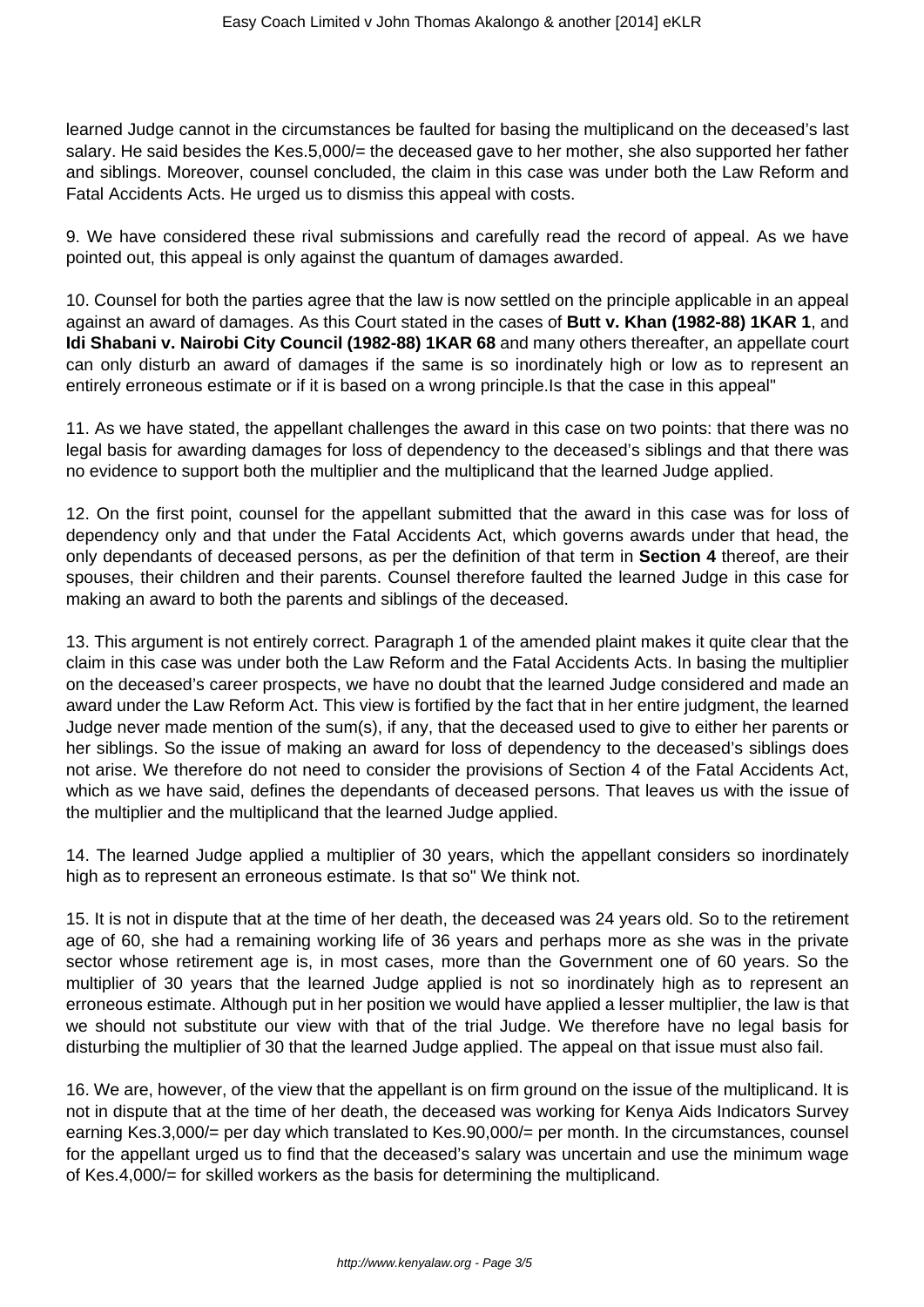17. We reject this argument for two reasons. One, there is no evidence that the deceased's contract would not have been renewed. The fact that the contract with Kenya Aids Indicators Survey had no renewal clause does not mean it would not be renewed. Secondly, there is also no evidence that the deceased could not secure another job after the expiration of her contract with Kenya Aids Indicators Survey. Moreover, there is evidence that she had previously worked for the Arid Lands Information Network, Eastern Africa and earned Kes.50,000/= per month while at the time of her death she was earning Kes.90,000/= per month. That is evidence of upward progression and the reasonable deduction from that is that the deceased would perhaps have secured another job with even better pay.

18. But this is all surmise. The deceased could have very well ended up with a less paying job. To be fair to both sides, we find that an average of the two known salaries that the deceased earned less what she would have spent on herself, should be a reasonable basis for determining the applicable multiplicand. That is, Kes.50,000/= plus Kes.90,000/= less 50% thereof which works to Kes.35,000/= but we round to Kes.30,000/=. Applying this as the basis for the multiplicand and the multiplier of 30 years works to a final award of (30,000 times 30 times 12 divide by 3) =Kes.3,600,000/= which we award to the respondents plus costs thereon both in this appeal and in the court below. The said sum shall attract interest at court rates from the date of the High Court judgment until payment in full and final settlement is made of course making allowance for the part payment already made to the respondents.

19. We accordingly allow this appeal to the extent stated above.

#### **DATED and Delivered at Kisumu this 18th day of December, 2014.**

**D.K. MARAGA**

**.............................**

**JUDGE OF APPEAL**

**F. AZANGALALA**

**.............................**

**JUDGE OF APPEAL**

**S. ole KANTAI**

**............................**

**JUDGE OF APPEAL**